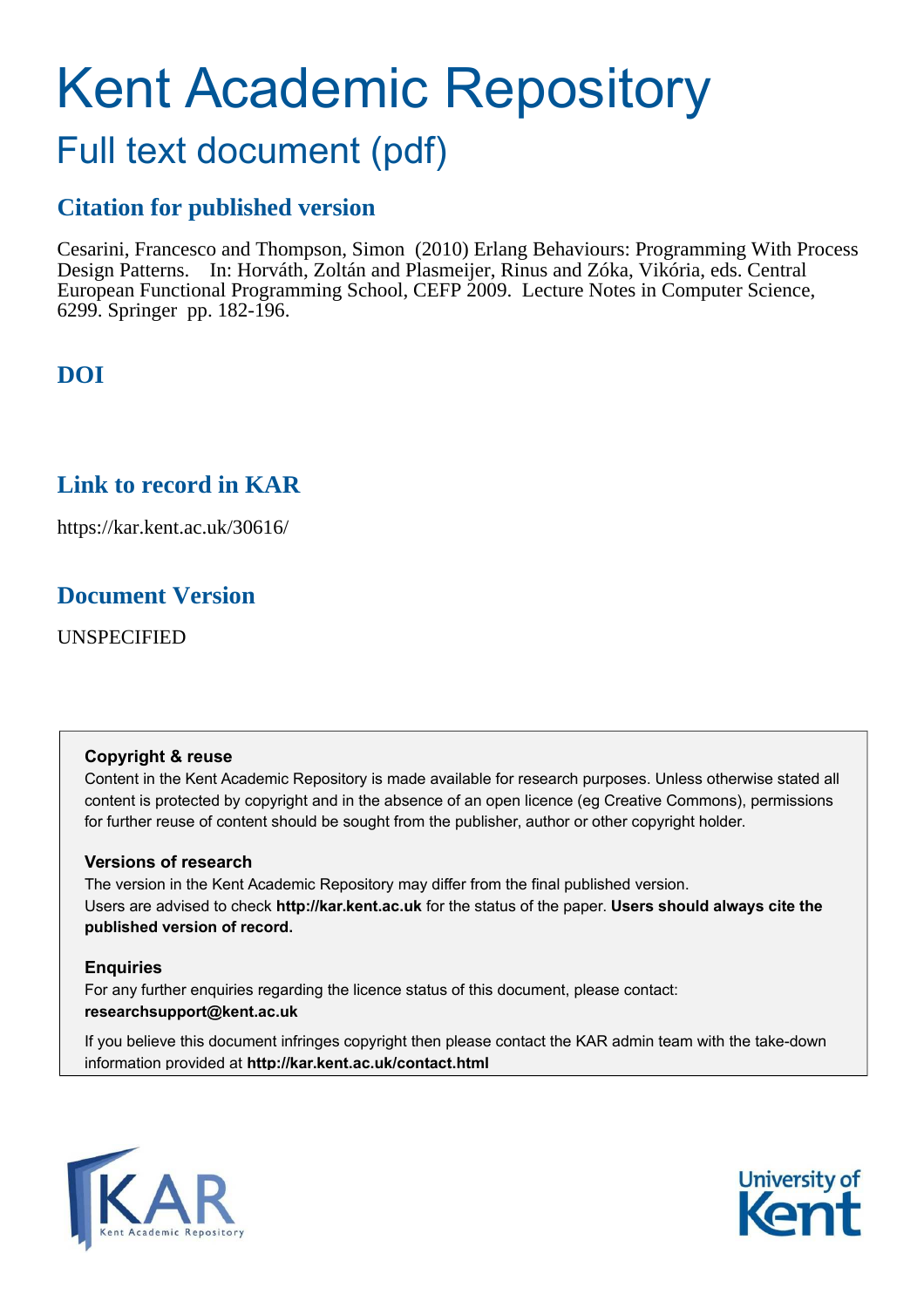#### **Erlang Behaviours: Programming With Process Design Patterns**

Francesco Cesarini Erlang Solutions Ltd.,London, United Kingdom www.erlang-solutions.com email: francesco@erlang-solutions.com

Simon Thompson School of Computing, University of Kent, Canterbury, United Kingdom www.cs.kent.ac.uk/~sjt/ email: s.j.thompson@kent.ac.uk

**Abstract:** Erlang processes run independently of each other, each using separate memory and communicating with each other by message passing. These processes, while executing different code, do so following a number of common patterns. By examining different examples of Erlang-style concurrency in client/server architectures, we identify the generic and specific parts of the code and extract the generic code to form a process skeleton. In Erlang, the most commonly used patterns have been implemented in library modules, commonly referred to as OTP behaviours. They contain the generic code framework for concurrency and error handling, simplifying the complexity of concurrent programming and protecting the developer from many common pitfalls.

**Keywords:** Erlang, OTP, behaviour, generic, client/server, process, message passing, design pattern, concurrency, fault-tolerance.

#### **0 Introduction**

Processes in Erlang systems run concurrently in separate memory, and communicate with each other by message passing. Processes can be used for a wealth of applications, including as gateways to databases, as handlers for protocol stacks, and to manage the logging of trace messages from other processes. Although these processes handle different requests, there will be similarities in how these requests are handled. We call these similarities design patterns.

In these lecture notes, we will look at the particular example of the client/server process design pattern, abstracting out generic principles from specific examples. An experienced Erlang programmer will recognize these patterns in the design phase of the project, and so will use libraries and templates that are part of the OTP framework. Section 1 gives a brief introduction to Erlang, providing the necessary background to the rest of the chapter. Section 2 of these lecture notes introduces the concept of an Erlang process skeleton, a pattern followed by most processes irrespective of their behaviour or function. Section 3 introduces client/server behaviours in Erlang processes, using an example taken from mobile telephony. Section 4 takes this example, and re-implements it using the gen\_server OTP behaviour library. These lecture notes are based on the authors' book *Erlang Programming*, ISBN: 978-0-596-51818-9 published in 2009 by O'Reilly Media.

#### **1 Erlang**

This section gives a brief overview of those aspects of Erlang covered in these notes; more details of these and other aspects of Erlang and the OTP library can be found in the online documentation for the language as well as in our book.

Erlang is at basis a functional language, with no side-effects due to assignment since Erlang contains single assignment: each (instance of a) variable can only be assigned to once, so that variables assignments play the role of definitions in other languages. An example module is given now

```
-module(factorial).
-export([fac/1]).
```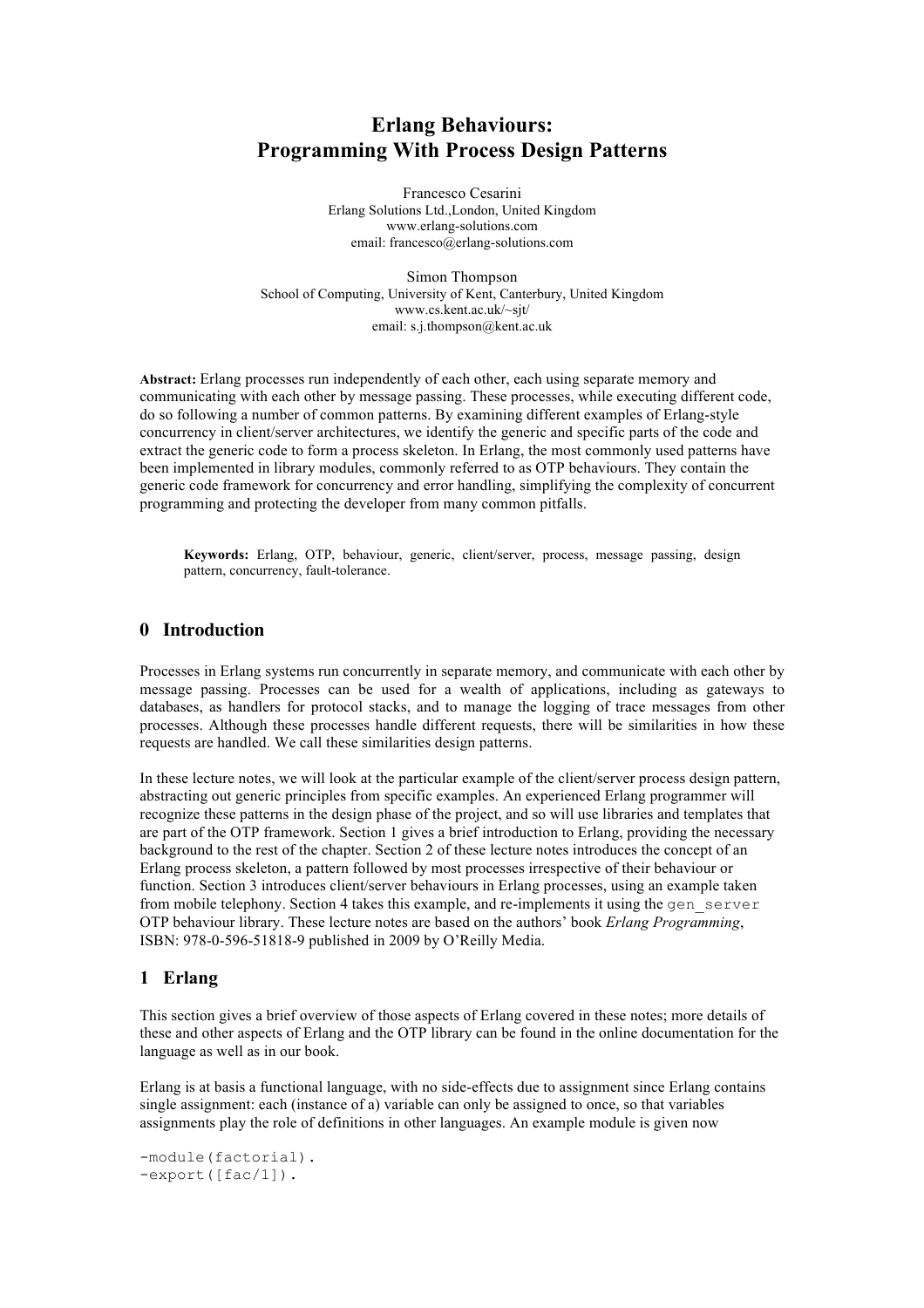```
fac(0) -> 1;
fac(N) when N>0 ->
      Prev = fac(N-1),
      n*Prev.
```
This contains an assignment to Prev, as well as a simple case of definition by pattern matching. The clauses of the function definition are separated by semi-colons, and the first head matching the argument is used. In this example, the first clause gives the factorial of zero, the second factorials of positive numbers. The body of each clause is a sequence of expressions, and the result of that clause is the final expression in the body.

Within the module functions are called in the usual way; outside, the name of the module is prepended as in factorial:fac(3). It is possible to define functions with the same name but different numbers of arguments – this is called their "arity". In the export directive in the factorial module the fac function of arity one is denoted by fac/1.

Erlang contains tuples (or product types) and lists. Tuples are enclosed in curly brackets, as in  $\{\infty, 37\}$ ; lists in square brackets [23,34]. The notation [X|Xs] matches a non empty list with head X and tail Xs. Identifiers beginning with a lower case letter denote atoms, which simply stand for themselves; the ' $\circ$ k' in the tuple { $\circ$ k, 37} is an example of an atom. Atoms used in this way are often used to distinguish between different kinds of function result: as well as 'ok' results, there might be results of the form {error, "Error string"}.

Erlang concurrency is by message passing between processes, each executing in a separate memory space. Processes are identified by process identifiers, called 'Pid's, but processes can also be registered under a name; this should only be used for long-lived, "static" processes. A message Msg is sent to a process with process id Pid thus: Pid ! Msg. A process can find out its pid by calling the built-in function (BIF)  $\text{self}/0$ , and this can then be sent to other processes for them to use to communicate with the original process.

Suppose that a process expects to receive messages of the form  $\{\circ k, N\}$  and  $\{\text{error}, s_t\}$ . To process these it uses a receive statement

```
receive
```

```
\{ \circ k, N \} ->
          N+1;
{error, -} \rightarrow0
```
end

The result of this is a number, with the particular result determined by pattern matching. When the value of a variable is not needed, the wild-card '\_' can be used, as shown.

Message passing between processes is asynchronous, and the messages received by a process are placed in the process's mailbox in the order in which they arrive. Suppose that now the receive statement above is to be executed: if the first element in the mailbox is either  $\{\circ \mathsf{k}, \mathsf{N}\}\$  or  $\{\in \text{rror}, \mathsf{S}\}$ St}: the corresponding result will be returned. If the first message in the mailbox is not of this form, it is retained in the mailbox, and the second is processed in a similar way. If no messages match, then the receive will wait for a matching message to be received.

The remainder of these notes give many examples of concurrent Erlang processes, and we move to looking at those now.

#### **2 Process Skeletons**

There is a common pattern to the behaviour of processes, regardless of the particular purpose for which the process was created. To start with, a processes has to be spawned and then, optionally, have its alias registered. The first action of the newly spawned process is to initialize the process loop data. The loop data is often the result of arguments passed to the spawn built-in function (BIF) at the initialization of the process. It loop data is stored in a variable we refer to as the process state. The state is passed to a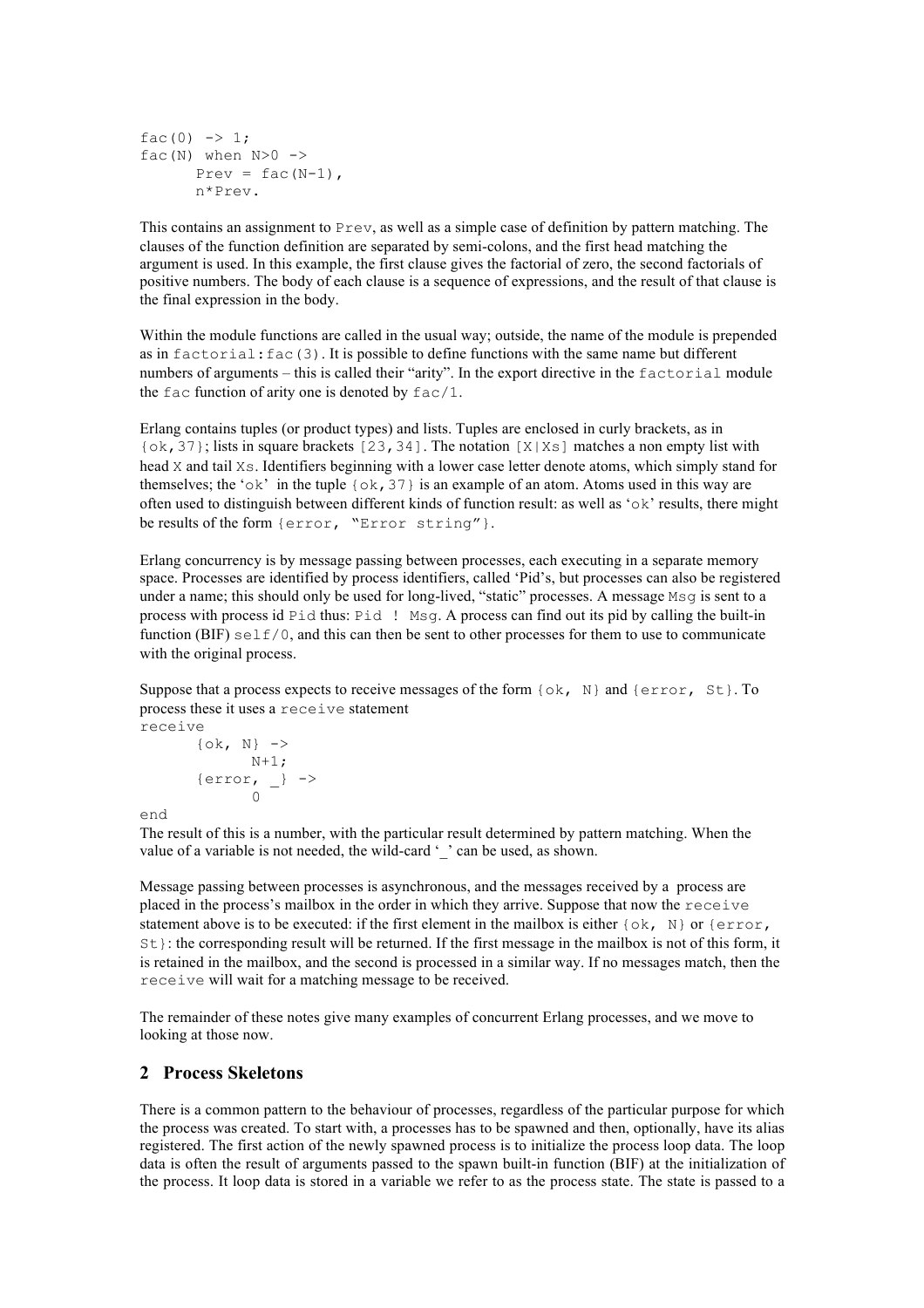receive-evaluate function, running a loop which receives a message, handles it, updates the state, and passes it back as an argument to a tail-recursive call. If one of the messages it handles is a 'stop' message, the receiving process will clean up after itself and then terminate.

This is a recurring design among processes that we usually refer to as a design pattern, and it will occur regardless of the task the process has been assigned to perform in the body of the loop. Figure 1 shows an example skeleton.



**Fig. 1.** Process skeleton.

Let's now look at the differences between the particular processes which conform to this pattern:

- The arguments passed to the spawn BIF calls will differ from one process to another.
- ¥ You have to decide whether you should register a process under an alias, and, if you do register it, what alias should be used.
- In the function that initializes the process state, the actions taken will differ based on the tasks the process will perform.
- The state of the system is represented by the loop data in every case, but the contents of the loop data will vary among processes.
- When in the body of the receive-evaluate loop, processes will receive different messages and handle them in different ways.
- Finally, on termination, the cleanup will vary from process to process.

So, even if a skeleton of generic actions exists, these actions are complemented by specific ones that are directly related to the specific tasks assigned to the process. Using this skeleton as a template, one can create processes which act as servers, as finite state machines, as event handlers and as supervisors. In the following sections, we will concentrate on client/server models.

#### **3 Client/Server Models**

Erlang processes can be used to implement client/server solutions, where both clients and servers are represented as Erlang processes. A server could be a FIFO queue to a printer, a window manager, or a file server. The resources it handles could be a database, calendar, or finite list of items such as rooms, books, or radio frequencies. Clients access these resources by sending the server a request to print a file, to update a window, to book a room, or to use a frequency. The server receives the request, handles it, and responds with an acknowledgment and a return value if the request was successful, or with an error if the request did not succeed.

When implementing client/server behaviour, clients and servers are represented as Erlang processes. Interaction between them takes place through the sending and receiving of messages. Message passing is often hidden in functional interfaces, so that instead of calling: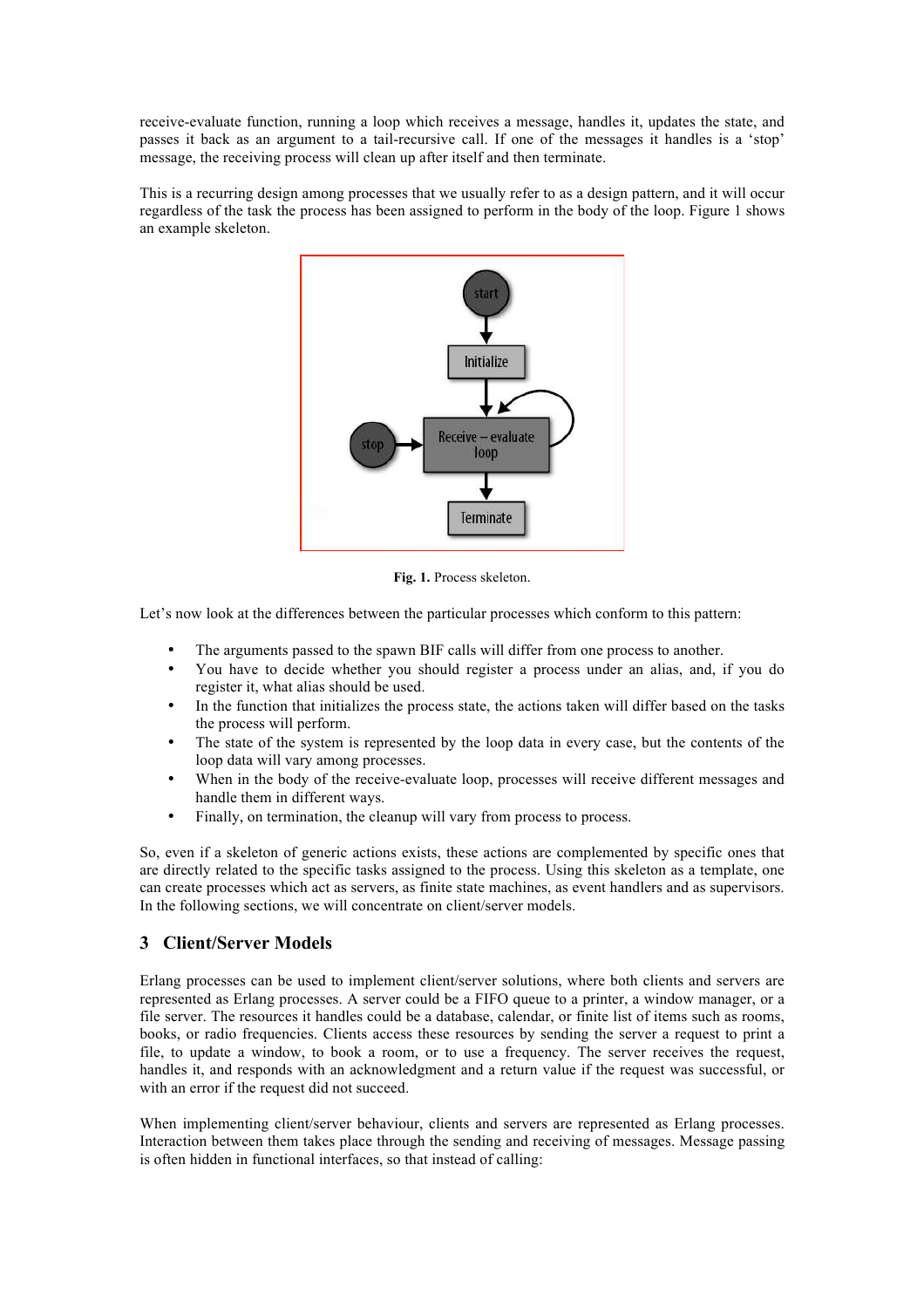```
printerserver ! {print, File}
```
a client would call a print function, as in:

```
printerserver:print(File)
```
This is a form of information hiding, where we do not make the client aware that the server is a process, that it could be registered, and that it might reside on a remote computer. Nor do we expose the message protocol being used between the client and the server, keeping the interface between them safe and simple. All the client needs to do is call a function and use with the return value of the fucntion.



**Fig. 2.** Synchronous message passing

If a client using the service or resource handled by the server expects a reply to the request, the implementation of the call to the server has to be synchronous, as in Figure 2. If the client does not need a reply, the call to the server can be asynchronous. When you encapsulate synchronous and asynchronous calls in a function call, the function commonly returns the atom  $\circ$ k, indicating that the request was sent to the server. Functions encapsulating synchronous calls will return the value expected by the client. These return values usually follow the format  $\circ k$ ,  $\{\circ k$ , Result), when the result is successful or {error, Reason} when it is unsuccessful. In the latter case the Reason encapsulates why the request has failed.

#### **3.1 A Client/Server Example**

So that you understand what we are talking about, let's walk through a client/server example and test it in the shell. This server is responsible for managing radio frequencies on behalf of its clients, the mobile phones connected to the network. The phone requests a frequency whenever a call needs to be connected, and releases it once the call has terminated (see Fig. 3 below).

When a mobile phone has to set up a connection to another subscriber, it calls the client function frequency:allocate/0. This call has the effect of generating a synchronous message which is sent to the server. The server handles it and responds with either a message containing an available frequency or an error if all frequencies are being used. The result of the allocate/0 call will therefore be either {ok, Frequency} or {error, no frequencies}.



**Fig. 3.** Frequency server message sequence diagram

Through a functional interface, we hide the message-passing mechanism, the format of these messages, and the fact that the frequency server is implemented as a registered Erlang process. If we were to move the server to a remote host, we could do so without having to change the client interface.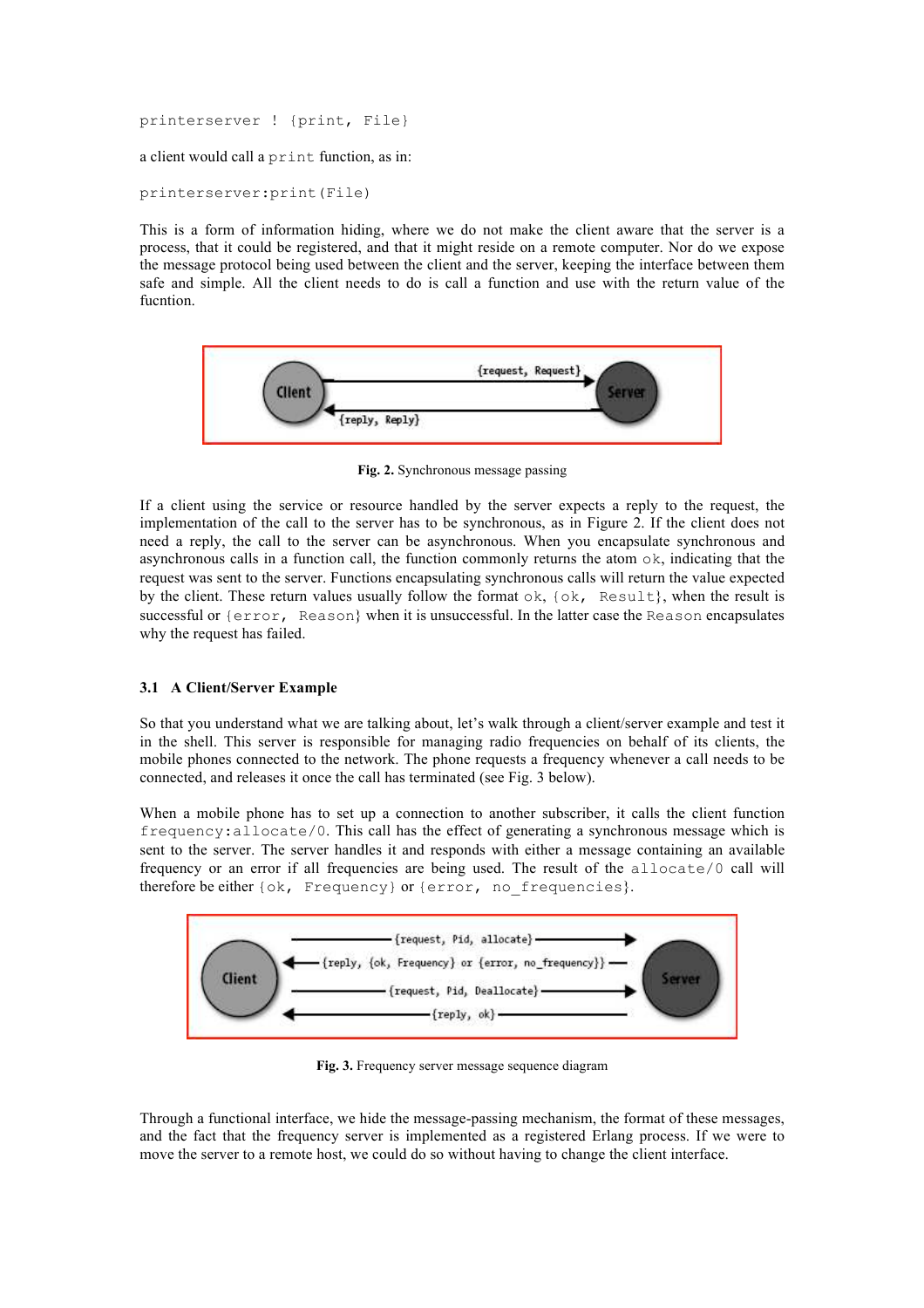When the client has completed its phone call and releases the connection, it needs to deallocate the frequency so that other clients can reuse it. It does so by calling the client function frequency:deallocate(Frequency). The call results in a message being sent to the server. The server can then make the frequency available to other clients and responds with the atom ok. The atom is sent back to the client and becomes the return value of the deallocate/1 call. Figure 3 above shows the message sequence diagram of this example.

The code for the server is in the frequency module. Here is the first part:

```
-module(frequency).
-export([start/0, stop/0, allocate/0, deallocate/1]).
-export([init/0]).
%% These are the start functions used to create and
%% initialize the server.
start() \rightarrow register(frequency, spawn(frequency, init, [])).
init() ->
    Frequencies = {get frequencies(), []},
     loop(Frequencies).
```
When spawning a process, you have to export the init/0 function because it is used by the spawn/3 BIF. We have put this function in a separate export clause to distinguish it from the client functions, which are supposed to be called from other modules. On the other hand, calling frequency: init () explicitly anywhere in your code is considered to be very bad practice.

The newly spawned process starts executing in the init/0 function. It creates a tuple consisting of the available frequencies, retrieved through the get\_frequencies/0 call, and a list of the allocated frequencies—initially given by the empty list—as the server has just been started. The tuple, which forms the state or loop data, is bound to the Frequencies variable and passed as an argument to the receive-evaluate function, which in this example we've called  $\log(1.1)$ 

In the init/0 function, we use the variable Frequencies for readability reasons, but nothing is stopping us from creating the tuple directly in the call thus  $loop($  {get frequencies(), []}). Here is how the client functions are implemented:

```
%% The client Functions 
stop() \rightarrow call(stop).
allocate() -> call(allocate).
deallocate(Freq) -> call({deallocate, Freq}). 
%% We hide all message passing and the message
%% protocol in a functional interface.
call(Message) ->
     frequency ! {request, self(), Message},
     receive
         {reply, Reply} -> Reply
     end.
```
Client and supervisor processes can interact with the frequency server using what we refer to as client functions. These exported functions include start, stop, allocate, and deallocate. They call the call/1 function, passing the message to be sent to the server as an argument. This function will encapsulate the message protocol between the server and its clients, sending a message of the format {request, Pid, Message}. The atom request is a tag in the tuple, Pid is the process identifier of the calling process (returned by calling the self/0 BIF in the calling process), and Message is the argument originally passed to the call/1 function.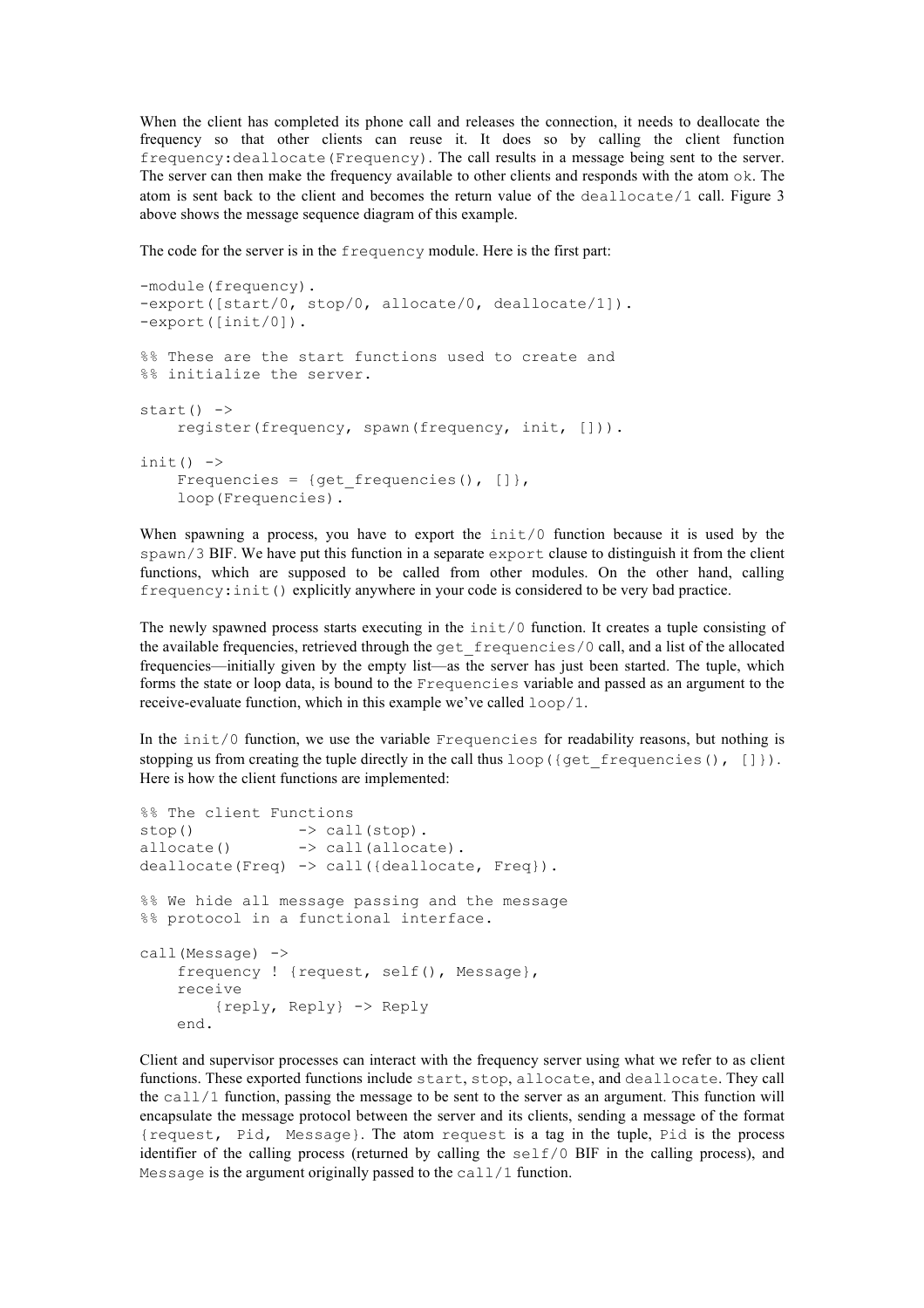When the message has been sent to the process, the client is suspended in the receive clause waiting for a response of the format {reply, Reply}, where the atom reply is a tag and the variable Reply is the actual response. The server response is pattern-matched, and the contents of the variable Reply become the return value of the client functions.

Pay special attention to how message passing and the message protocol have been abstracted to a format independent of the action relating to the message itself; this is a form of information hiding, that allows the details of the protocol and the message structure to be modified without affecting any of the client code. Now that we have covered the code to start and interact with the frequency server, let's take a look at its receive-evaluate loop:

```
%% The Main Loop 
loop(Frequencies) ->
     receive
         {request, Pid, allocate} ->
              {NewFrequencies, Reply} = allocate(Frequencies, Pid),
               reply(Pid, Reply),
              loop(NewFrequencies);
         {request, Pid , {deallocate, Freq}} ->
              NewFrequencies = deallocate(Frequencies, Freq),
              reply(Pid, ok),
              loop(NewFrequencies);
         {request, Pid, stop} ->
              reply(Pid, ok)
     end. 
reply(Pid, Reply) ->
     Pid ! {reply, Reply}.
```
The receive clause will accept three kinds of requests originating from the client functions, namely allocate, deallocate, and stop. These requests follow the format defined in the call/ $1$ function, that is, {request, Pid, Message}. The Message is pattern-matched in the expression and used to determine which clause is executed. This, in turn, determines the internal functions that are called. These internal functions will return the new loop data, which in our example consists of the pair of lists of available and allocated frequencies, and where needed, a reply to send back to the client. The client Pid, sent as part of the request, is used to identify the calling process and is used in the reply/2 call.

Assume a client wants to initiate a call. To do so, it would request a frequency by calling the frequency:allocate/0 function. This function sends a message of the format {request, Pid, allocate} to the frequency server, pattern matching in the first clause of the receive statement. This message will result in the server function allocate(Frequencies, Pid) being called, where Frequencies is the loop data containing a tuple of allocated and available frequencies. The allocate function will check whether there are any available frequencies:

```
allocate({[], Allocated}, Pid) ->
     {{[], Allocated}, {error, no_frequencies}};
allocate({[Freq|Frequencies], Allocated}, Pid) ->
     link(Pid),
     {{Frequencies,[{Freq,Pid}|Allocated]},{ok,Freq}}.
```
If there are frequencies available, it will return the updated loop data, where the newly allocated frequency has been moved from the available list and stored together with the Pid in the list of allocated frequencies. The reply sent to the client is of the format  $\{ok, Frequency\}$ .

If no frequencies are available, the loop data is unchanged and the  $\{error, no frequency\}$ message is returned as a reply.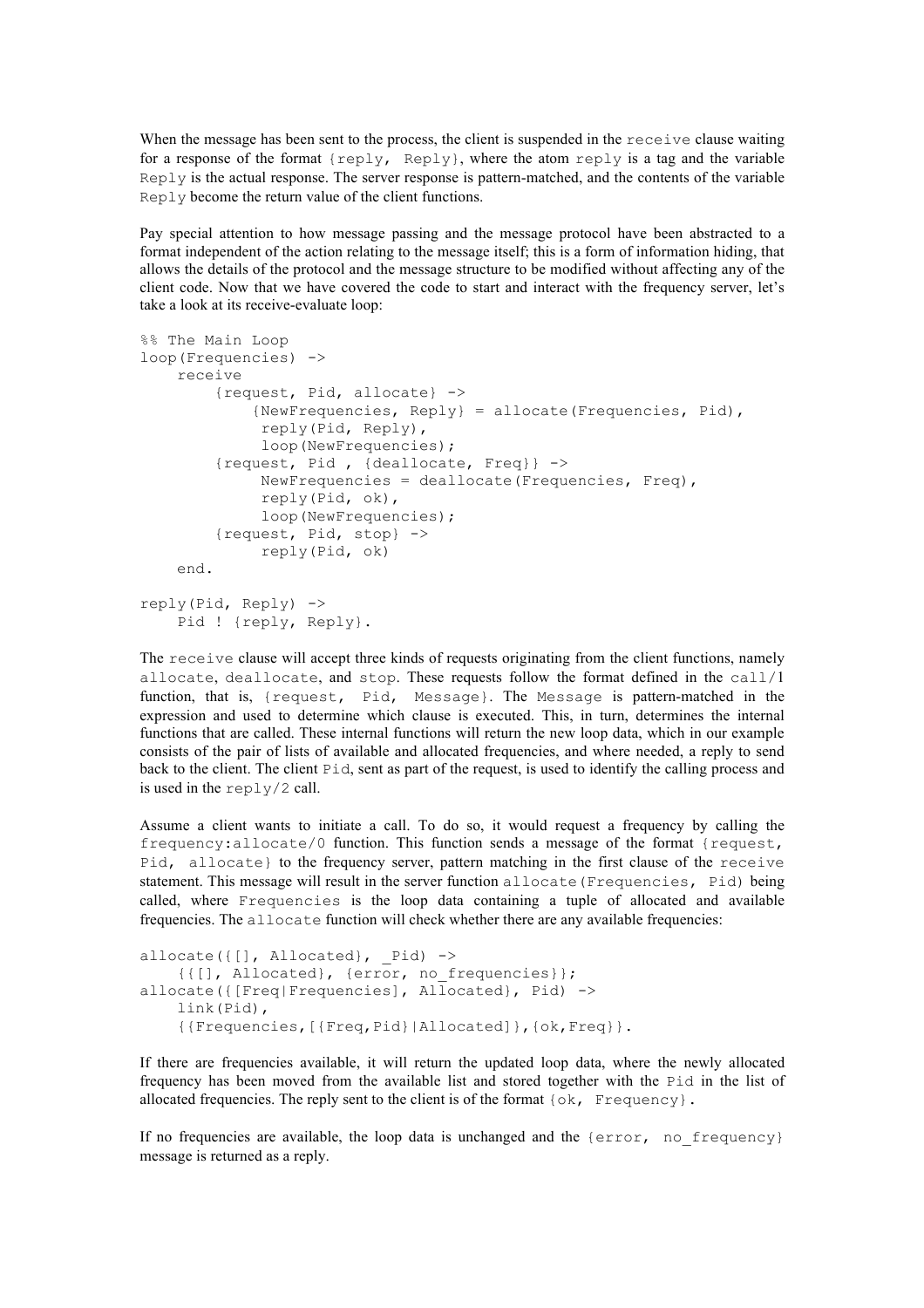After calling the allocate function, the reply is sent to the client by calling reply (Pid, Message), which formats the message according to the internal client/server message format and sends it back to the client. Finally, the function  $log/1$  is called recursively, passing the new loop data as an argument.

Deallocation works in a similar way. The client function call results in the message {request, Pid, {deallocate, Frequency}} being sent and matched in the second clause of the receive statement. This makes a call to deallocate(Frequencies, Frequency) and the deallocate function moves the Frequency from the allocated list to the deallocated one, returning the updated loop data. The atom  $\circ \mathbf{k}$  is sent back to the client, and the  $\lfloor \circ \circ \mathbf{p}/1 \rfloor$  function is called recursively with the updated loop data.

If the  $stop$  request is received,  $ok$  is returned to the calling process and the server terminates, as there is no more code to execute. In the previous two clauses,  $1 \circ op/1$  was called in the final expression of the receive clause, but not in this case.

We complete this system by implementing the deallocation function, which assumes that it is only called when the frequency to be deallocated is indeed allocated:

```
deallocate({Free, Allocated}, Freq) ->
    NewAllocated=lists:keydelete(Freq, 1, Allocated),
   {[Freq|Free], NewAllocated}.
```
The allocate/2 and deallocate/2 functions are local to the frequency module, and are what we refer to as internal help functions. You can see an example of the frequency allocator in action now:

```
1> c(frequency). 
{ok,frequency} 
2> frequency:start(). 
true 
3> frequency:allocate(). 
{ok,10} 
4> frequency:allocate(). 
{ok,11} 
5> frequency:allocate(). 
{ok,12} 
6> frequency:allocate(). 
{ok,13} 
7> frequency:allocate(). 
\{ok,14\}8> frequency:allocate(). 
\{ok, 15\}9> frequency: allocate().
{error,no_frequency} 
10> frequency:deallocate(11). 
ok 
11> frequency:allocate(). 
\{ok, 11\}12> frequency:stop(). 
ok
```
#### **3.2 A Process Pattern Example**

In this section we look at two other client-server examples, and when doing so, we compare and contrast them to the frequency server we described in the previous section. Picture an application, either a web browser or a word processor, which handles many simultaneously open windows centrally controlled by a window manager. As we aim to have a process for each truly concurrent activity, spawning a process for every window is the way to go. These processes would probably not be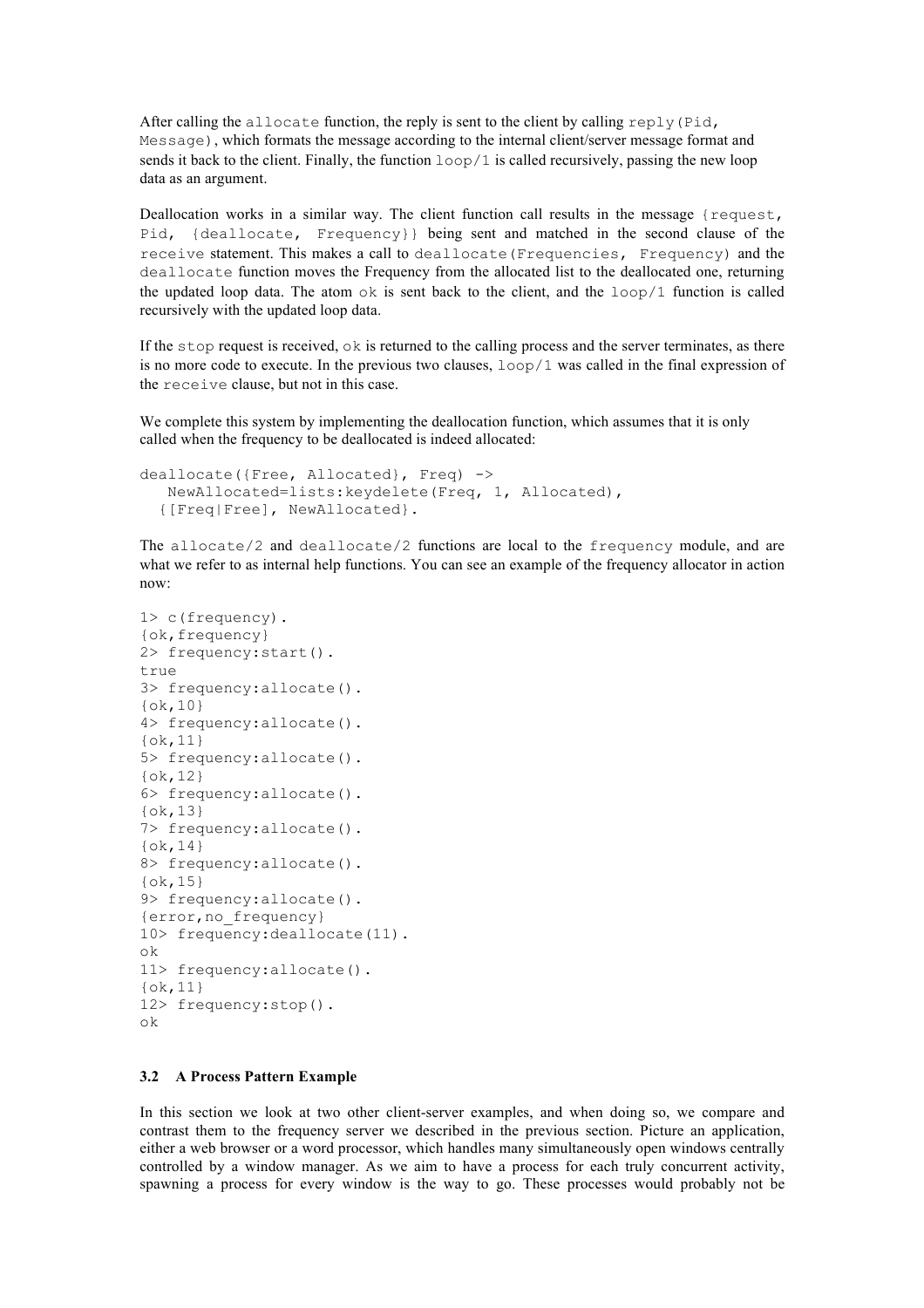registered, as many windows of the same type could be running concurrently, so communication to them is by means of their Pid.

After being spawned, each process would call the initialize function, which draws and displays the window and its contents. The return value of the initialize function contains references to the widgets displayed in the window. These references are stored in the state variable and are used whenever the window needs updating. The state variable is passed as an argument to a tail-recursive function that implements the receive-evaluate loop.

In this loop function, the process waits for events originating in or relating to the window it is managing. It could be a user typing in a form or choosing a menu entry, or an external process pushing data that needs to be displayed. Every event relating to this window is translated to an Erlang message and sent to the process. The process, upon receiving the message, calls the handle function, passing the message and state as arguments. If the event were the result of a few keystrokes typed in a form, the handle function might want to display them. If the user picked an entry in one of the menus, the handle function would take appropriate actions in executing that menu choice. Or, if the event was caused by an external process pushing data, possibly an image from a webcam or an alert message, the appropriate widget would be updated. The receipt of these events in Erlang would be seen as a generic pattern in all processes. What would be considered specific and change from process to process is how these events are handled.

Finally, what if the process receives a stop message? This message might have originated from a user picking the Exit menu entry or clicking the Destroy button, or from the window manager broadcasting a notification that the application is being shut down. Regardless of the reason, a stop message is sent to the process. Upon receiving it, the process calls a terminate function, which destroys all of the widgets, ensuring that they are no longer displayed. After the window has been shut down, the process terminates because there is no more code to execute.

Look at the following process skeleton. Could you not fit all of the specific code into the initialize/1, handle\_msg/2, and terminate/1 functions for not only the window example, but also the frequency server?

```
-module(server). 
-export([start/2, stop/1, call/2]). 
-export([init/1]). 
start(Name, Data) ->
    Pid = spawn(server, init, [Data]),
     register(Name, Pid), 
     ok. 
stop(Name) ->
    Name ! \{stop, self()\}, receive {reply, Reply} -> Reply end. 
call(Name, Msg) ->
    Name ! {request, self(), Msg},
     receive {reply, Reply} -> Reply end. 
reply(To, Msg) ->
     To ! {reply, Msg}. 
init(Data) ->
     loop(initialize(Data)). 
loop(State) ->
     receive
        {request, From, Msg} ->
            {Reply, NewState} = handle msg(Msq, State), reply(From, Reply),
            loop(NewState);
```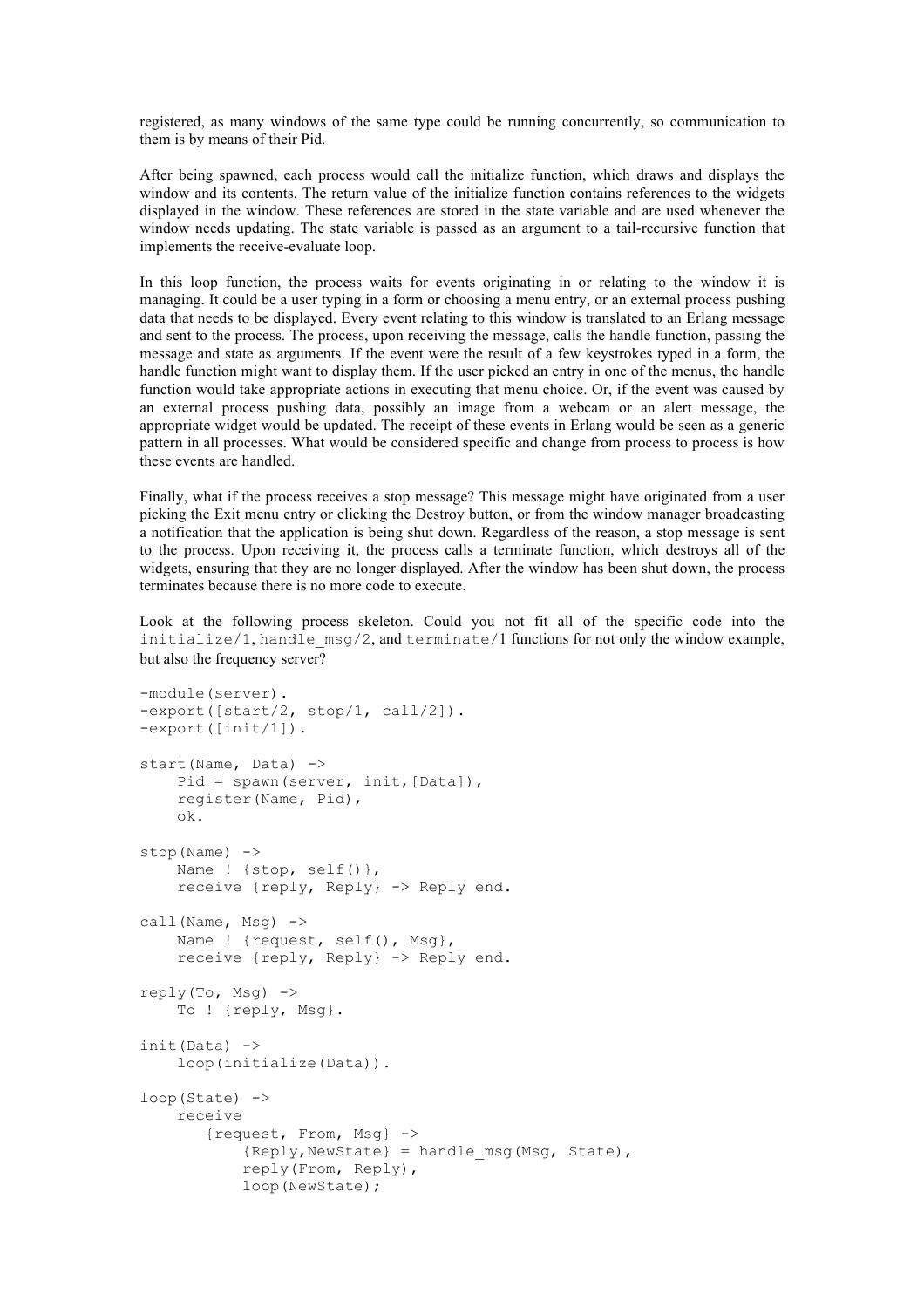```
\{stop, From\} ->
               reply(From, terminate(State))
      end. 
initialize(...) -> ...
handle msg(...,...) \rightarrow ...\overline{\text{terminate}(\dots)} \longrightarrow \dots
```
Using the generic code in the preceding skeleton, let's go through the GUI example one last time:

- The initialize/1 function draws the window and displays it, returning a reference to the widget that gets bound to the state variable.
- Every time an event arrives in the form of an Erlang message, the event is taken care of in the handle msg function. The call takes the message and the state as arguments and returns an updated State variable. This variable is passed to the recursive loop call, ensuring that the process is kept alive. Any reply is also sent back to the process where the request originated.
- If the stop message is received, terminate/1 is called, destroying the window and all the widgets associated with it. The loop function is not called, allowing the process to terminate normally.

This server skeleton example actually exists for client/servers, finite state machines, event handlers and supervisor processes as library modules which come as part as the OTP middleware. In the next section, we describe the client–server behaviour, often referred to as the gen server.

#### **4 OTP Behaviours**

In previous section, we introduced patterns that recur when you program using the Erlang concurrency model. We discussed functionality common to concurrent systems, and you saw that processes will handle very different tasks in a similar way. We also emphasized special cases and potential problems that have to be handled when dealing with concurrency.

Picture a project with 50 developers spread across several geographic locations. If the project is not properly coordinated and no templates are provided, how many different client/server implementations might the project end up with? Even more dangerous, how many of these implementations will handle special borderline cases and concurrency-related errors correctly, if at all? Without a code review, can you be sure there is a uniform way across the system to handle server crashes that occur after clients have sent a request to the server? Or guarantee that the response from a request is indeed the response, and not just any message that conforms to the internal message protocol?

OTP behaviours address all of these issues by providing library modules that implement the most common concurrent design patterns. Behind the scenes, without the programmer having to be aware of it, the library modules ensure that errors and special cases are handled in a consistent way. As a result, OTP behaviours provide a set of standardized building blocks used in designing and building industrial-grade systems. The subject of OTP behaviours and their related middleware is vast. In this section, we provide the overview you need to get started.

#### **4.1 Introduction**

OTP behaviours are a formalization of process design patterns. They are implemented in library modules that are provided with the standard Erlang distribution. These library modules do all of the generic process work and error handling. The specific code, written by the programmer, is placed in a separate module and called through a set of predefined callback functions.

OTP behaviours include worker processes, which do the actual processing, and supervisors, whose task is to monitor workers and other supervisors. Worker behaviours, often denoted in diagrams as circles, include servers, event handlers, and finite state machines. Supervisors, denoted in illustrations as squares, monitor their children, both workers and other supervisors, creating what is called a supervision tree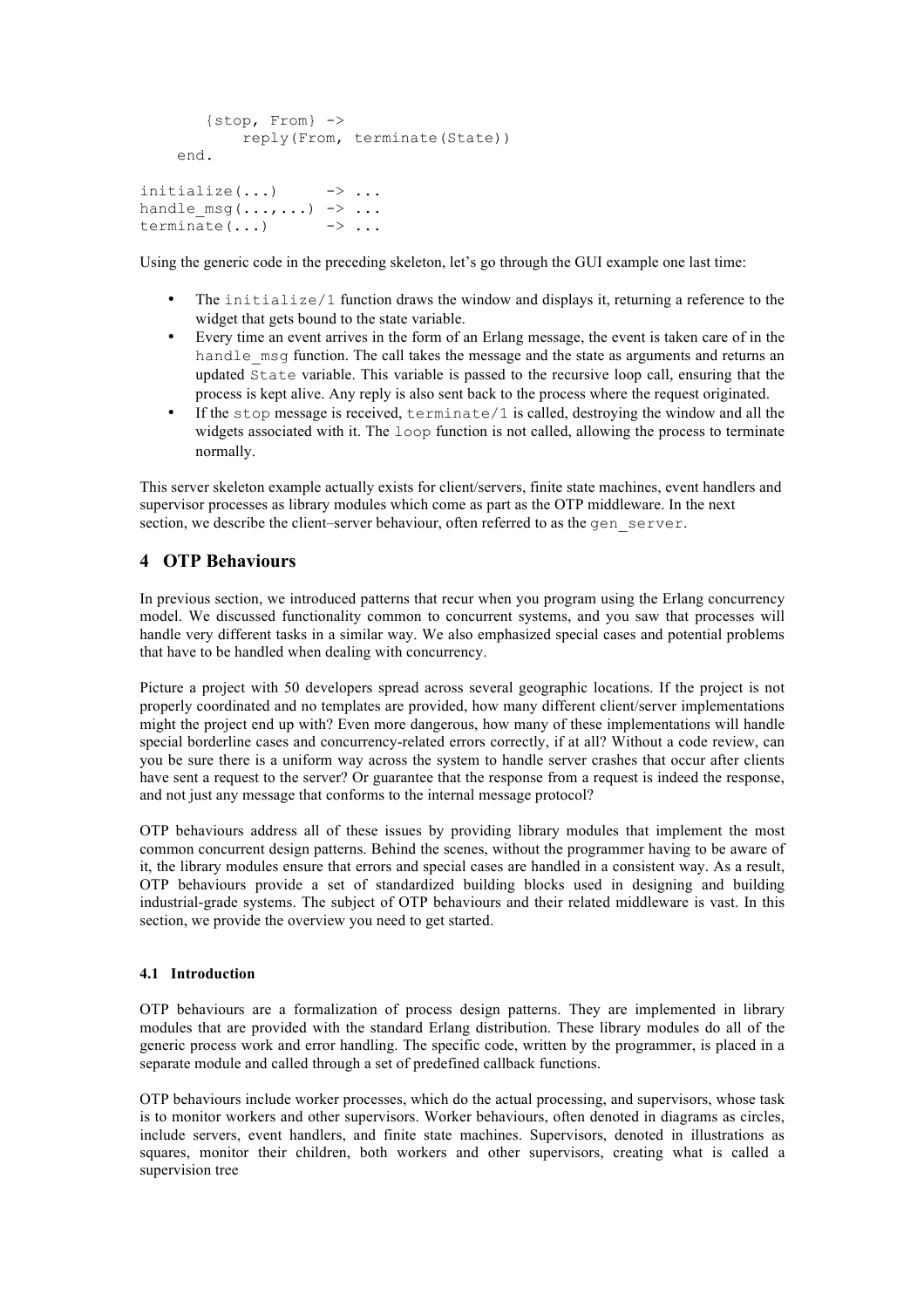

**Fig. 4.** OTP Supervision Tree

Supervision trees are packaged into a behaviour called an application. OTP applications not only are the building blocks of Erlang systems, but also are a way to package reusable components. Industrialgrade systems consist of a set of loosely-coupled, possibly distributed applications. These applications are part of the standard Erlang distribution or are specific applications developed by you, the programmer.

Do not confuse OTP applications with the more general concept of an application, which usually refers to a more complete system that solves a high-level task. Examples of OTP applications include the Mnesia database or the Simple Network Management Protocol (SNMP) agent. An OTP application is a reusable component that packages library modules together with supervisor and worker processes. From now on, when we refer to an application, we will mean an OTP application.

The behaviour module contains all of the generic code. Although it is possible to implement your own behaviour module, doing so is rare because the behaviour modules that come as part of the Erlang/OTP distribution will cater to most of the design patterns you would use in your code. The generic functionality provided in a behaviour module includes operations such as the following:

- Spawning and possibly registering the process
- Sending and receiving client messages as synchronous or asynchronous calls, including defining the internal message protocol
- Storing the loop data and managing the process loop
- Stopping the process



**Fig. 5**. Splitting the code in generic and specific modules

Although the behaviour module is provided, the programmer has to develop the callback module. A callback module contains all of the specific code required to deliver the desired functionality. The specific code is invoked through a callback interface that is standardized for each behaviour.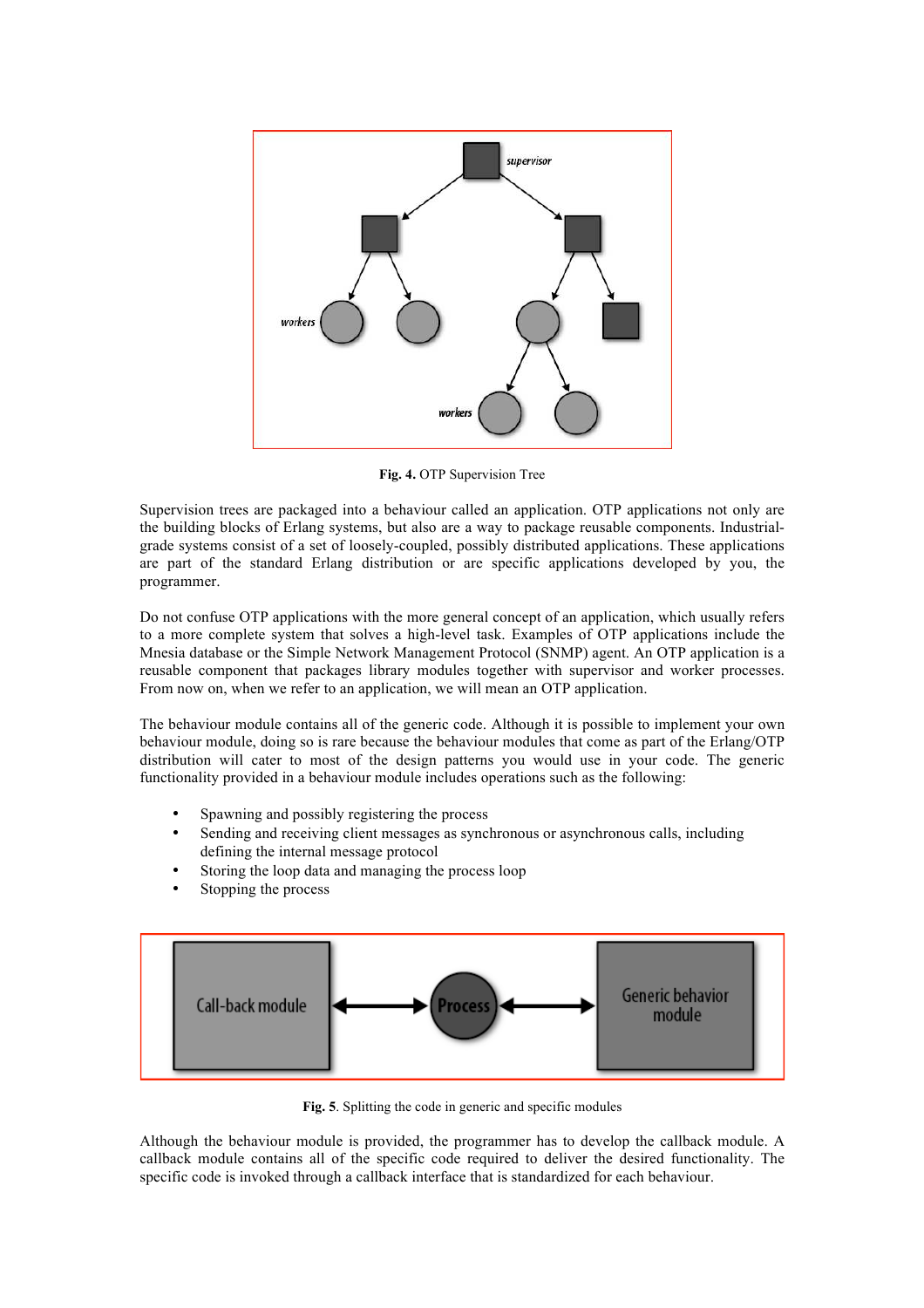The loop data is a variable that will contain the data the behaviour needs to store in between calls. After the call, an updated variant of the loop data is returned. This updated loop data, often referred to as the new loop data, is passed as an argument in the next call. Loop data is also often referred to as the behaviour state.

The functionality to be included in the callback module for the generic server application to deliver the specific required behaviour includes the following:

- Initializing the process loop data, and, if the process is registered, the process name.
- Handling the specific client requests, and, if synchronous, the replies sent back to the client.
- Handling and updating the process loop data in between the process requests.
- Cleaning up the process loop data upon termination.

There are many advantages to splitting the code into generic behaviour libraries and specific callback modules:

- Because many of the special cases and errors that might occur are already handled in the solid, well-tested behaviour library, you can expect fewer bugs in your product.
- For this reason, and also because so much of the code is already written for you, you can expect to have a shorter time to market.
- It forces the programmer to write code in a way that avoids errors typically found in concurrent applications.
- Finally, your whole team will come to share a common programming style.

When reading someone else's code while armed with a basic comprehension of the existing behaviours, no effort is required to understand the client/server protocol, looking for where and how processes are started or terminated, or how the loop data is handled. All of it is managed by the generic behaviour library. Instead of having to focus on how everything is done, you can focus on what is being done specifically in this case, as coded in the callback module.

#### **4.2 Generic Servers**

Generic servers that implement client/server behaviours are defined in the gen\_server behaviour that comes as part of the standard library application. In explaining generic servers, we will use the frequency server example from the client server section.

We will rewrite the frequency.erl module, migrating it from an Erlang process to a gen\_server behaviour. In doing so, we will not touch the client interface, keeping the API as it is. When working your way through the example, if you are interested in the details, have the online Erlang manual pages for the gen server module to hand.

#### **4.3 Starting Your Server**

With the gen server behaviour, instead of using the spawn and spawn link BIFs, you will use the gen server: start/4 and gen server: start link/4 functions.

The main difference between spawn and start is the synchronous nature of the call. Using start instead of spawn makes starting the worker process more deterministic and prevents unforeseen race conditions, as the call will not return the pid of the worker until it has been initialized. You call the functions as follows (we show two variants for each of the functions):

```
gen_server:start_link(ServerName, CallBackModule, Arguments, Options)
gen_server:start(ServerName, CallBackModule, Arguments, Options) 
gen server: start link(CallBackModule, Arguments, Options)
```

```
gen server: start(CallBackModule, Arguments, Options)
```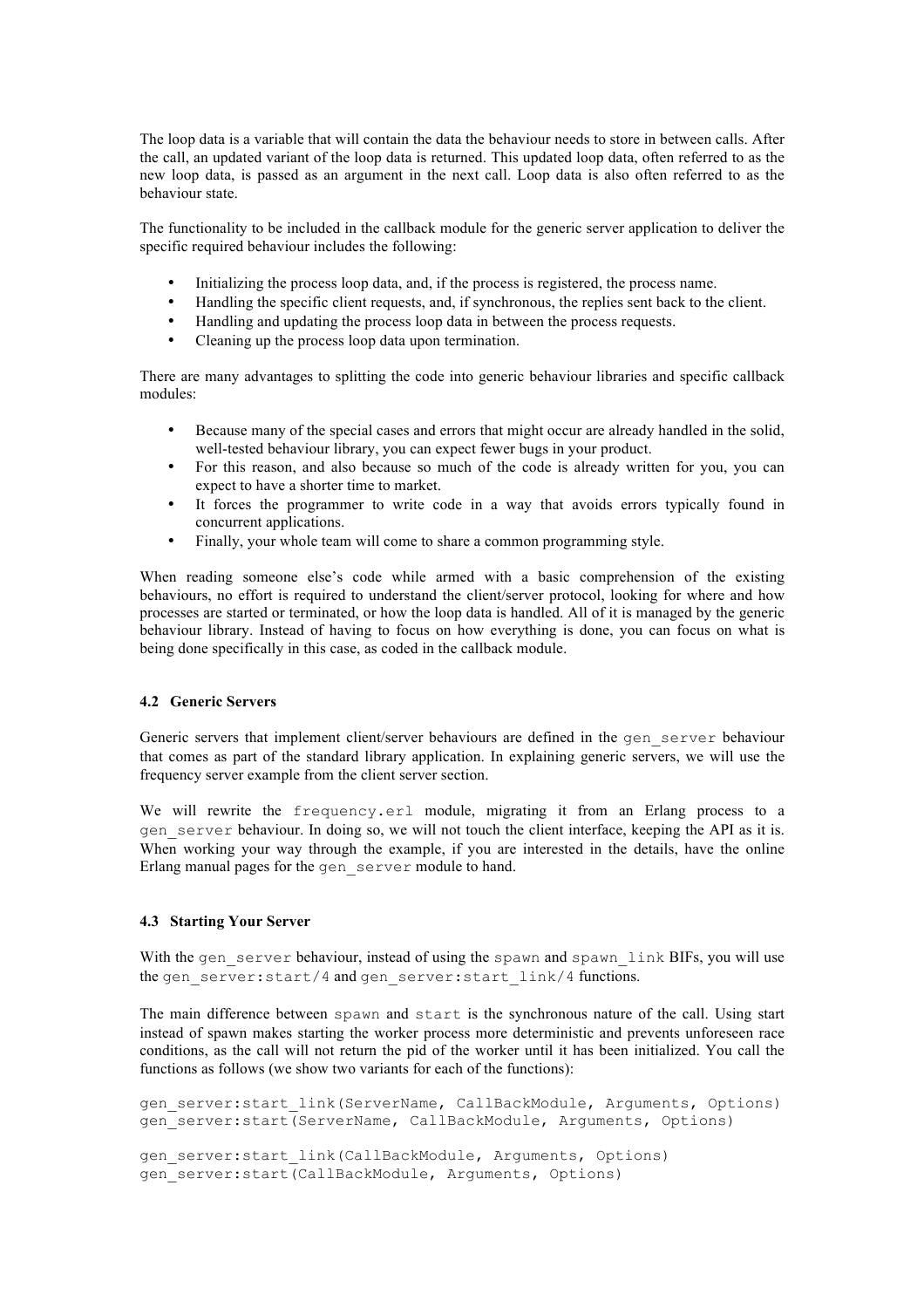In the preceding calls:

- ServerName is a tuple of the format {local, Name}or {global, Name}, denoting a local or global. Name for the process if it is to be registered. If you do not want to register the process and instead reference it using its pid, you omit the argument and use a start link/3 or start/3 function call instead.
- CallbackModule is the name of the module in which the specific callback functions are placed.
- Arguments is a valid Erlang term that is passed to the  $init/1$ callback function. You can choose what type of term to pass: if you have many arguments to pass, use a list or a tuple; if you have none, pass an atom or an empty list, ignoring it in the callback function.
- Options is a list that allows you to set the memory management flags fullsweep after and heapsize, as well as tracing and debugging flags. Most behaviour implementations just pass the empty list.

The start functions will spawn a new process that calls the init(Arguments) callback function in the CallbackModule, with the Arguments supplied. The init function must initialize the LoopData of the server and has to return a tuple of the format {ok, LoopData}. LoopData contains the first instance of the loop data that will be passed between the callback functions. If you want to store some of the arguments you passed to the init function, you would do so in the LoopData variable.

The obvious difference between the start link and start functions is that start link links to its parent and start doesn't. This needs a special mention, however, as it is an OTP behaviour's responsibility to link itself to the supervisor. The start functions are often used when testing behaviours from the shell, as a typing error causing the shell process to crash would not affect the behaviour. All variants of the start and start link functions return {ok, Pid}.

Before going ahead with the example, let's quickly review what we have discussed so far. You start a gen server behaviour using the gen server: start link call. This results in a new process that calls the  $init/1$  callback function. This function initializes the LoopData and returns the tuple {ok, LoopData}.

In our example, we call start  $link/4$ , registering the process with the same name as the callback module, using the ?MODULE macro call. We don't pass any arguments, and as a result, just send the empty list. The options list is kept empty:

```
start() ->
    gen server: start link({local, ?MODULE}, ?MODULE, [], []).
init(Args) ->
    \{ok, \{get frequencies(), []\}\}.get frequencies() -> [10,11,12,13,14,15].
```
Although the supervisor process might call the start link/4 function, the init/1 call-back is called by a different process: the one that was just spawned. Our LoopData contains the tuple of available and allocated frequencies. If the server LoopData does not need to be passed inbetween calls, a value still has to be included when returning the  $\{\circ k, \text{LoopData}\}\$  structure. We get around it by returning the atom null.

Do only what is necessary and minimize the operations in your init function, as the call to init is a synchronous call that prevents all of the other serialized processes from starting until it returns.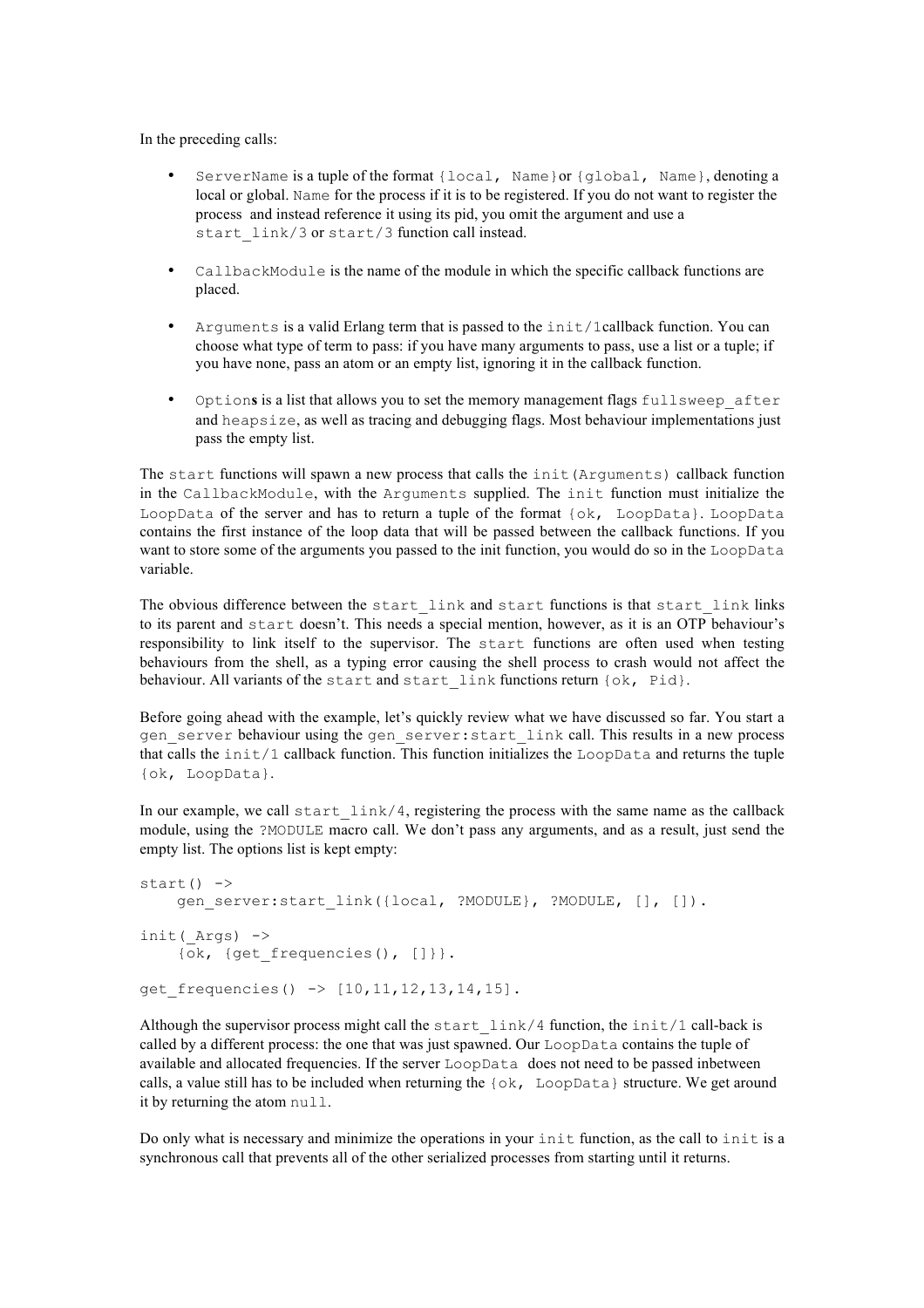#### **4.4 Passing Messages**

If you want to send a message to your server, you use the following calls: gen server: cast (Name, Message) gen\_server:call(Name, Message)

In the preceding calls:

- Name is either the local registered name of the server or the tuple {global, Name}. It could also be the process identifier of the server.
- ¥ Message **i**s a valid Erlang term containing a message passed on to the server. For asynchronous message requests, you use  $\text{cast}/2$ . If you're using a pid, the call will immediately return the atom ok, regardless of whether the gen\_server to which you are sending the message is alive. These semantics are no different from the standard Name! Message construct, where if the registered process Name does not exist, the calling process terminates.

Upon receiving the message, gen server will call the function handle cast (Message, LoopData) in the callback module. Message is the argument passed to the  $cast/2$  function, and LoopData is the argument originally returned by the init/1 callback function. The handle  $cast/2$  callback function handles the specifics of the message, and upon finishing, it has to return the tuple {noreply, NewLoopData}. In future calls to the server, the NewLoopData value most recently returned will be passed as an argument when a message is sent to the server.

If you want to send a synchronous message to the server, you use the call/2 function. Upon receiving this message, the process uses the handle\_call(Message, From, LoopData) function in the callback module. It contains specific code for the particular server, and having completed, it returns the tuple  $\{reply, \text{Reply}, \text{NewLoopData}\}$ . Only now does the call/3 function synchronously return the value Reply. If the process to which you are sending a message does not exist, regardless of whether it is registered, the process invoking the call function terminates.

Let's start by taking two functions from our service API; we will provide the whole program later. They are called by the client process and result in a synchronous message being sent to the server process registered with the same name as the callback module. Note that validating the data sent to the server should occur on the client side. If the client sends incorrect information, the server should terminate.

```
allocate() -> 
   gen server:call(?MODULE, {allocate, self()}).
deallocate(Freq) -> 
   gen server:call(?MODULE, {deallocate, Freq}).
```
Upon receiving the messages, the gen\_server process calls the handle call/3 callback function dealing with the messages in the same order in which they were sent:

```
handle call({allocate, Pid}, From, Frequencies) \rightarrow{NewFrequency}, Reply} =allocate(Frequencies, Pid),
     {reply, Reply, NewFrequencies};
handle call({deallocate, Freq}, From, Frequencies) ->
    NewFrequencies=deallocate(Frequencies, Freq),
     {reply, ok, NewFrequencies}.
```
Note the return value of the callback function. The tuple contains the control atom reply, telling the gen\_server generic code that the second element of the tuple is the Reply to be sent back to the client. The third element of the tuple is the new LoopData, which, in a new iteration of the server, is passed as the third argument to the handle\_call/3 function; in both cases here it is unchanged. The argument From is a tuple containing a unique message reference and the client process identifier.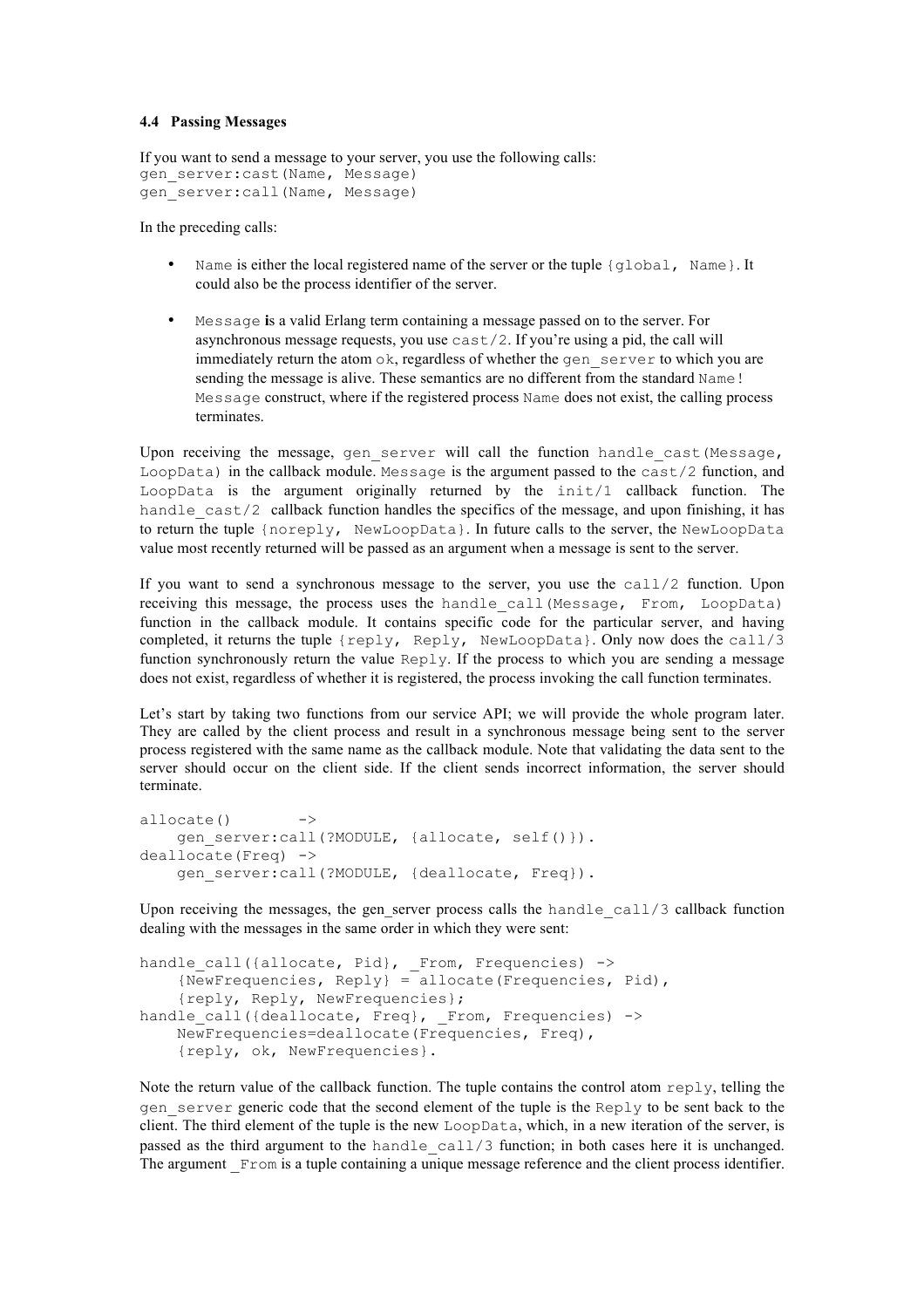The tuple as a whole is used in library functions that we will not be discussing in this article. In the majority of cases, you will not need it.

The gen server library module has a number of mechanisms and safeguards built in that function behind the scenes. If your client sends a synchronous message to your server and you do not get a response within five seconds, the process executing the call/2 function is terminated. You can override this by using the following code:

gen server:call(Name, Message, Timeout)

where Timeout is a value in milliseconds or the atom infinity. The timeout mechanism was originally put in place for deadlock prevention purposes, ensuring that servers that accidentally call each other are terminated after the default timeout. The crash report would be logged, and hopefully would result in a patch. Most applications will function appropriately with a timeout of five seconds, but under very heavy loads, you might have to fine-tune the value and possibly even use infinity; this choice is very application-dependent. All of the critical code in Erlang/OTP uses infinity.

Other safeguards when using the gen server:call/2 function include the case of sending a message to a non-existing server as well as the case that a server that crashes before sending its reply. In both cases, the calling process will terminate. In raw Erlang, sending a message that is never patternmatched in a receive clause is a bug that can cause a memory leak.

What do you think happens if you do a call or a cast to your server, but do not handle the message in the handle call/3 and handle cast/2 calls, respectively? In OTP, when a call or a cast is called, the message will always be extracted from the process mailbox and the respective callback functions are invoked. If none of the callback functions pattern-matches the message passed as the first argument, the process will crash with a function clause error. As a result, such issues will be caught in the early stages of the testing phase and dealt with accordingly.

#### **4.5 Stopping the Server**

How do you stop the server? In your handle call/3 and handle cast/2 callback functions, instead of returning {reply, Reply, NewLoopData} or {noreply, NewLoopData}, you can return {stop, Reason, Reply, NewLoopData} or {stop, Reason, NewLoopData}, respectively. Something has to trigger this return value, often a stop message sent to the server. Upon receiving the stop tuple containing the Reason and LoopData, the generic code executes the terminate(Reason, LoopData) callback.

The terminate function is the natural place to insert the code needed to clean up the LoopData of the server and any other persistent data used by the system. The stop call does not have to occur within a synchronous call, so let's use cast when implementing it:

```
stop() ->
    gen server: cast(?MODULE, stop).
handle cast(stop, Frequencies) ->
     {stop, normal, Frequencies}.
terminate( Reason, Frequencies) ->
     ok.
```
Remember that  $stop/0$  will be called by the client process, while the handle  $cast/2$  and handle call/2 functions are called by the behaviour process. In the handle cast/2 callback, we return the reason normal in the stop construct. Any reason other than normal will result in an error report being generated.

With thousands of generic servers potentially being spawned and terminated every second, generating error reports for every one of them is not the way to go. You should return a non-normal value only if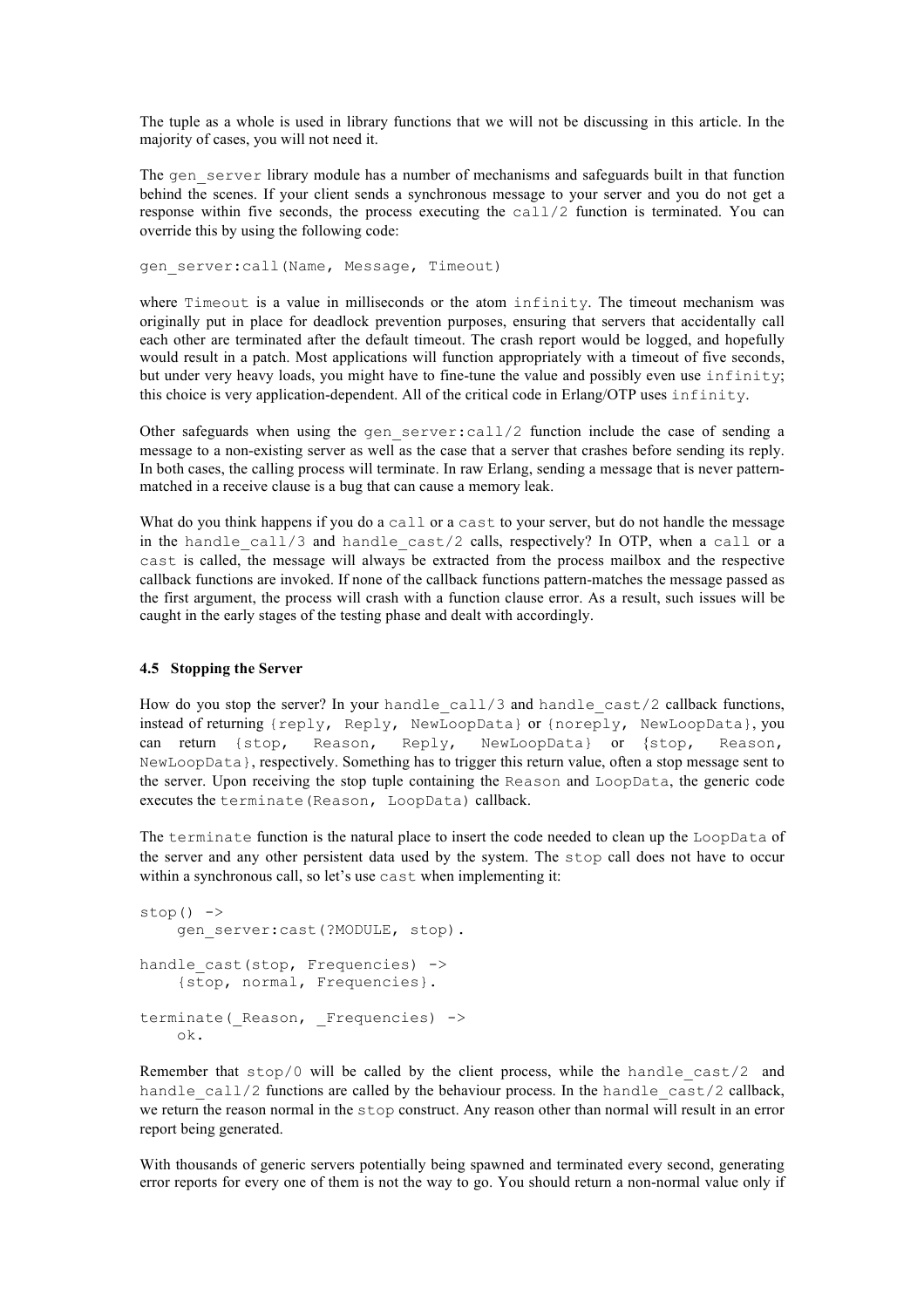something that should not have happened occurs and you have no way to recover. A socket being closed or a corrupt message from an external source should not promot a non-normal exit reason.

Use of the behaviour callbacks as library functions and invoking them from other parts of your program is an extremely bad practice. For example, you should never call frequency:init(FileName) from another module to retrieve the initial loop data. Calls to behaviour callback functions should originate only from the behaviour library modules as a result of an event occurring in the system, and never directly by the user.

#### **The Example in Full**

Here is the frequency.erl module in full, rewritten as a gen server behaviour:

```
% File: frequency.erl
%% Purpose gen server call back module for the frequency
%% allocator
-module(frequency2).
-export([start/0, stop/0, allocate/0, deallocate/1]).
-export([init/1, terminate/2, handle cast/2, handle call/3]).
%% The start and stop Functions
start() ->
    gen_server:start_link({local, ?MODULE}, ?MODULE, [], []).
stop() ->
    gen server: cast(?MODULE, stop).
%% The client Functions
allocate() -> 
    gen server:call(?MODULE, {allocate, self()}).
deallocate(Freq) -> 
    gen server:call(?MODULE, {deallocate, Freq}).
%% Callback functions
handle_call({allocate, Pid}, _From, Frequencies) ->
 {NewFrequencies, Reply} = allocate(Frequencies, Pid),
     {reply, Reply, NewFrequencies};
handle call({deallocate, Freq}, From, Frequencies) ->
     NewFrequencies=deallocate(Frequencies, Freq),
     {reply, ok, NewFrequencies}.
handle cast(stop, Frequencies) \rightarrow {stop, normal, Frequencies}.
init(Args) ->
    \{ok, \{get frequencies(), []\}\}.terminate(Reason, Frequencies) ->
     ok.
%% Local Functions
get frequencies() \rightarrow [10,11,12,13,14,15].
allocate({[], Allocated}, Pid) ->
     {{[], Allocated}, {error, no_frequencies}};
allocate({[Freq|Frequencies], Allocated}, Pid) ->
     {{Frequencies,[{Freq,Pid}|Allocated]},{ok,Freq}}.
deallocate({Free, Allocated}, Freq) ->
     {value,{Freq, _Pid}}= lists:keysearch(Freq,1,Allocated),
```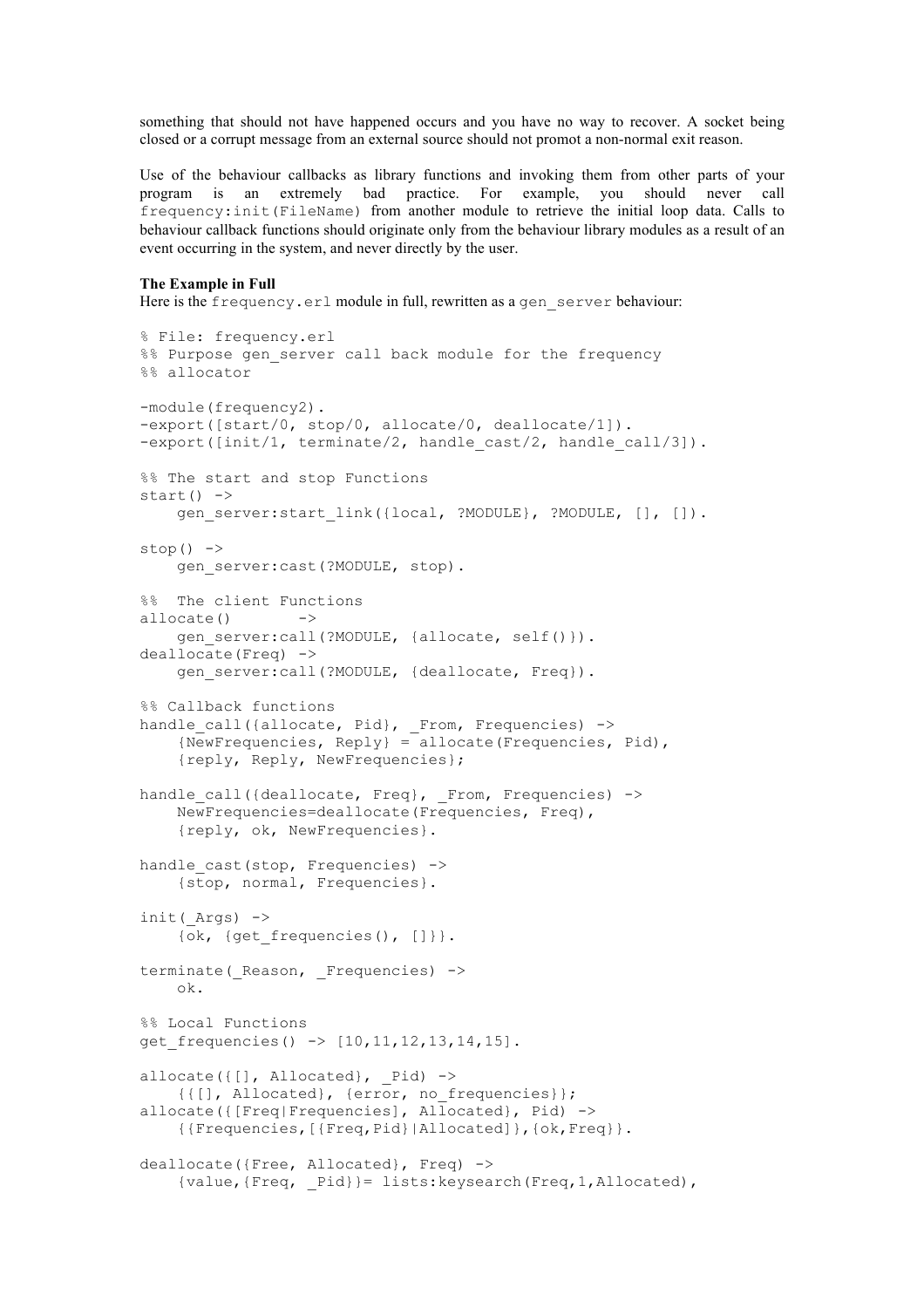```
 NewAllocated=lists:keydelete(Freq,1,Allocated),
 {[Freq|Free], NewAllocated}.
```
#### **Running the** gen\_server

When testing the gen server instance in the shell, you get exactly the same behaviour as when you used the server process that you coded yourself. However, the code is more solid, as deadlocks, server crashes, timeouts, and other errors related to concurrent programming are handled behind the scenes. The following calls:

start(Name, Mod, Arguments, Opts) start link(Name, Mod, Arguments, Opts),

where Name is an optional argument, spawn a new process. The process will result in the callback function init(Arguments) being called, which should return one of the values {ok, LoopData} or {stop, Reason}. If init/1 returns {stop, Reason} the terminate/2 "cleanup" function will not be called.

#### **Synchronous communication**

Use call(Name, Msg) to send a synchronous message to your server. It will result in the callback function handle call(Msg, From, LoopData) being called by the server process. The expected return values include {reply, Reply, NewLoopData}and {stop, Reason, Reply, NewLoopData}.

#### **Asynchronous communication**

If you want to send an asynchronous message, use cast(Name, Msg). It will be handled in the handle cast(Msg, LoopData) callback function, returning either {noreply, NewLoopData} or {stop, Reason, NewLoopData}.

#### **Non-OTP-compliant messages**

Upon receiving non-OTP-compliant messages, gen server will execute the handle info (Msg, LoopData) callback function. The function should return either {noreply, NewLoopData} or {stop, Reason, NewLoopData}.

#### **Termination**

Upon receiving a stop construct from one of the callback functions (except for init), the terminate(Reason, LoopData) callback is invoked. In terminate/2, you would typ-ically undo things you did in init/1. Its return value is ignored.

#### **Other Behaviours**

Finite state machines are a crucial component of telecom systems. The gen fsm module provides you with a behaviour that you can use to implement processes acting as finite state machines. States are defined as callback functions that return a tuple containing the next State and the updated loop data. You can send events to these states synchronously and asynchronously. The finite state machine callback module should also export the standard callback functions such as init, terminate, and handle info. Examples of processes acting as finite state machines include protocol stacks, communication layers, mutex semaphores as well as high level control flow in telephony systems.

Event handlers and managers are another behaviour implemented in the gen event library module. The idea is to create a centralized point that receives events of a specific kind. Events can be sent synchronously and asynchronously with a predefined set of actions being applied when they are received. Possible responses to events include logging them to file, sending off an alarm in the form of an SMS, or collecting statistics. Each of these actions is defined in a separate callback module with its own loop data, preserved in between calls. Handlers can be added, removed, or updated for every specific event manager. So, in practice, for every event manager, there could be many callback